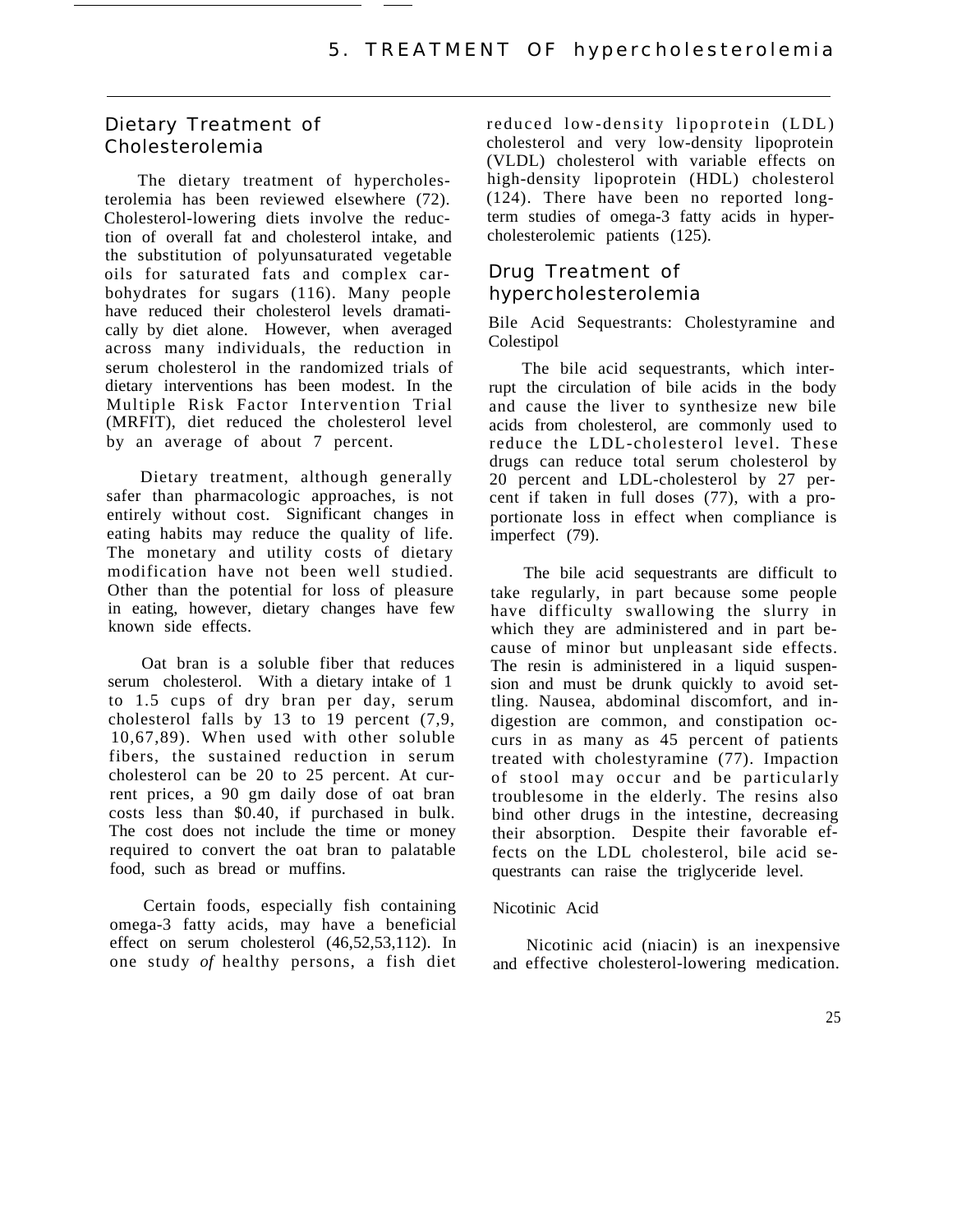The frequent occurrence of side effects has limited its acceptance. Nicotinic acid lowers the levels of plasma triglycerides and LDL cholesterol and raises HDL cholesterol. Nicotinic acid reduced total serum cholesterol by an average of 10 percent in the Coronary Drug Project (26) but can reduce cholesterol by as much as 40 percent in combination with bile acid sequestrants (61).

In the Coronary Drug Project, the incidence of the most common side effects of nicotinic acid, skin flushing and itching, were 92 and 49 percent, respectively. These side-effects may be less common when the dose is gradually escalated, or when each dose is preceded by a dose of aspirin. Vomiting, diarrhea, and dyspepsia (indigestion) are also common. Nicotinic acid can cause hepatitis (rarely), elevate serum liver enzyme levels without causing apparent disease, and raise blood sugar levels in diabetics.

HMG CoA reductase inhibitors

The enzyme 3-hydroxy-3-methyl glutaryl coenzyme-A (HMG CoA) reductase regulates the rate of cholesterol synthesis in humans. The drugs that inhibit this enzyme lower total and LDL cholesterol by reducing the rate of cholesterol synthesis. Formerly known as mevinolin, lovastatin is the first HMG CoA reductase inhibitor to be released in the United States. Lovastatin raises or does not affect plasma HDL.

There have been several multicenter trials of lovastatin (80,82,123). In one of these studies, there was a dose-dependent reduction of 32 percent in total cholesterol and 39 percent in plasma LDL cholesterol (80). HDL cholesterol increased 13 percent. When patients take cholestyramine in addition to lovastatin, plasma LDL cholesterol falls by 50 percent .

Side effects of lovastatin are uncommon and usually mild. None of the 101 patients in one study had a side effect that required stopping the drug. Liver enzymes (the transaminases) often rise in patients treated with lovastatin, but the enzyme levels seldom exceed twice the upper limit of the normal range. While clinical liver disease is rare *(80),* monitoring serum liver enzymes is recommended every 4 to 6 weeks for 15 months after starting lovastatin. Periodic eye examinations are recommended because of a possible association with cataracts (80). Because the drug is new, the side effects of long-term therapy, if any, have yet to be identified.

### Fibric Acid Derivatives

Two fibric acid derivatives are currently used in the United States to treat hyperlipidemia. The first, clofibrate, was initially hailed as an important drug, but the indications for its use have narrowed as the results of randomized trials have become known. In the Coronary Drug Project, clofibrate reduced serum cholesterol by only 6 percent (26). In at least one large clinical trial, clofibrate significantly increased overall mortality and did not reduce coronary heart disease (CHD) mortality  $(24,25)$ .

Clofibrate is generally well-tolerated, although it produces a variety of side effects in a small proportion of patients. Increased appetite (5 percent), decreased libido (14 percent), and breast tenderness (9 percent) are significantly more frequent among clofibratetreated patients than in subjects given a placebo (26). Some patients get a flu-like syndrome with severe muscle cramps whenever they take the drug. Clofibrate is also associated with an increased incidence of gallstones (3.5 percent over 5 years) (26). Because clofibrate causes significant side effects, does not appear to reduce cardiovascular mortality, and may increase overall mortality, most experts no longer recommend it as a first-line drug for treating hypercholesterolemia.

Gemfibrozil, a newer fibric acid derivative, primarily lowers triglyceride levels. It also lowers LDL and raises HDL levels. In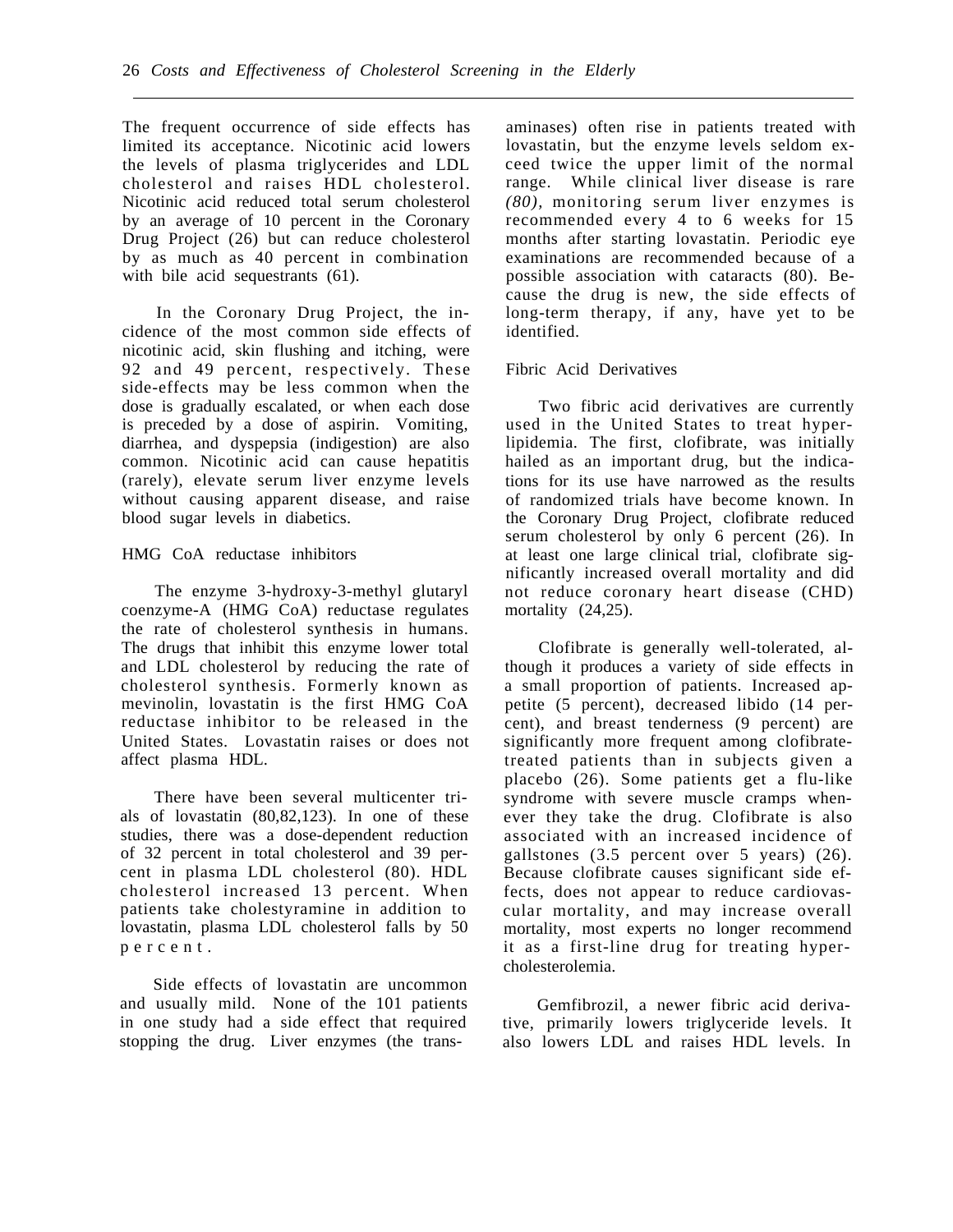one multicenter, placebo-controlled, randomized trial, total cholesterol decreased by 10 percent, non-HDL cholesterol fell 11 percent, and HDL cholesterol rose 11 percent (84). In this study, patients on gemfibrozil had a lower incidence of coronary heart disease than patients on placebo.

Gemfibrozil is generally well-tolerated. Gastrointestinal distress is the principal side effect. In the Helsinki Heart Study, moderate to severe upper gastrointestinal symptoms occurred in 11 percent of patients on gemfibrozil and 7 percent of patients on placebo, a highly significant difference (36). These symptoms were much less frequent after the first year of the study. Although gemfibrozil may promote gallstone formation, this complication appears to be less frequent than with clofibrate  $(17)$ .

Other fibric acid derivatives, such as fenofibrate, bezafibrate, and ciprofibrate, are available in Europe but not in the United States. Experience overseas suggests that these drugs may have somewhat more favorable effects on the lipid profile than gemfibrozil or clofibrate and may be better tolerated. In a short-term randomized trial in the United States, fenofibrate decreased total cholesterol levels by 17.5 percent, lowered LDL-cholesterol levels by 20.3 percent, and raised HDL-cholesterol levels by 11.1 percent among individuals with hypercholesterolemia and normal triglyceride levels. In individuals who had elevations of triglycerides as well as cholesterol, fenofibrate cut total and LDL cholesterol by 16 and 6 percent, respectively, and raised HDL cholesterol by 15.3 percent (68).

## Probucol

Probucol reduces serum LDL cholesterol by 10 to 15 percent. However, it also lowers serum HDL cholesterol, often to a greater degree than LDL cholesterol. There are no studies of its effect on survival or primary coronary heart disease events. The mechanism of action of probucol is unknown.

Probucol is well-tolerated, with gastrointestinal symptoms occurring in about 10 percent of patients (17). Because of its adverse effect on HDL levels, probucol is not widely used.

## Costs of Treatment

Table 4 details the annual cost of using the currently approved medications. Total costs per year of treatment include both retail drug prices, the costs of diagnostic procedures and physician services associated with monitoring the potential side-effects of treatment, and the costs of semiannual lipoprotein analysis to monitor the effectiveness of the treatment. These cost figures assume that:

- **doctors** prescribe the recommended dose to achieve maximal cholesterol-lowering effect,
- **patients** are compliant,
- **a** laboratory monitoring as described in the manufacturers' package insert is performed regularly, and
- physicians' fees average \$200 per patient per year for monitoring and adjusting therapy.

In order to estimate the retail cost of each prescription drug, OTA obtained average allowed charges from a New Jersey State pharmaceutical reimbursement program available to all non institutionalized persons over age 65 (60,81). For niacin and slow-released niacin, which are available without a physician's prescription, OTA obtained retail prices for generic versions of the compound from a Washington, DC retail drugstore chain (38).

Under these assumptions, the least expensive regimen, nicotinic acid, costs over \$500 per year. Cholestyramine, often described as the agent of first choice, costs \$1,200 per year when purchased in bulk and over \$2, 100 annually when the more convenient pre-measured packets are employed. Gemfibrozil costs \$850 per year including monitoring costs. The newest, and possibly most effective, agent is lovastatin. It costs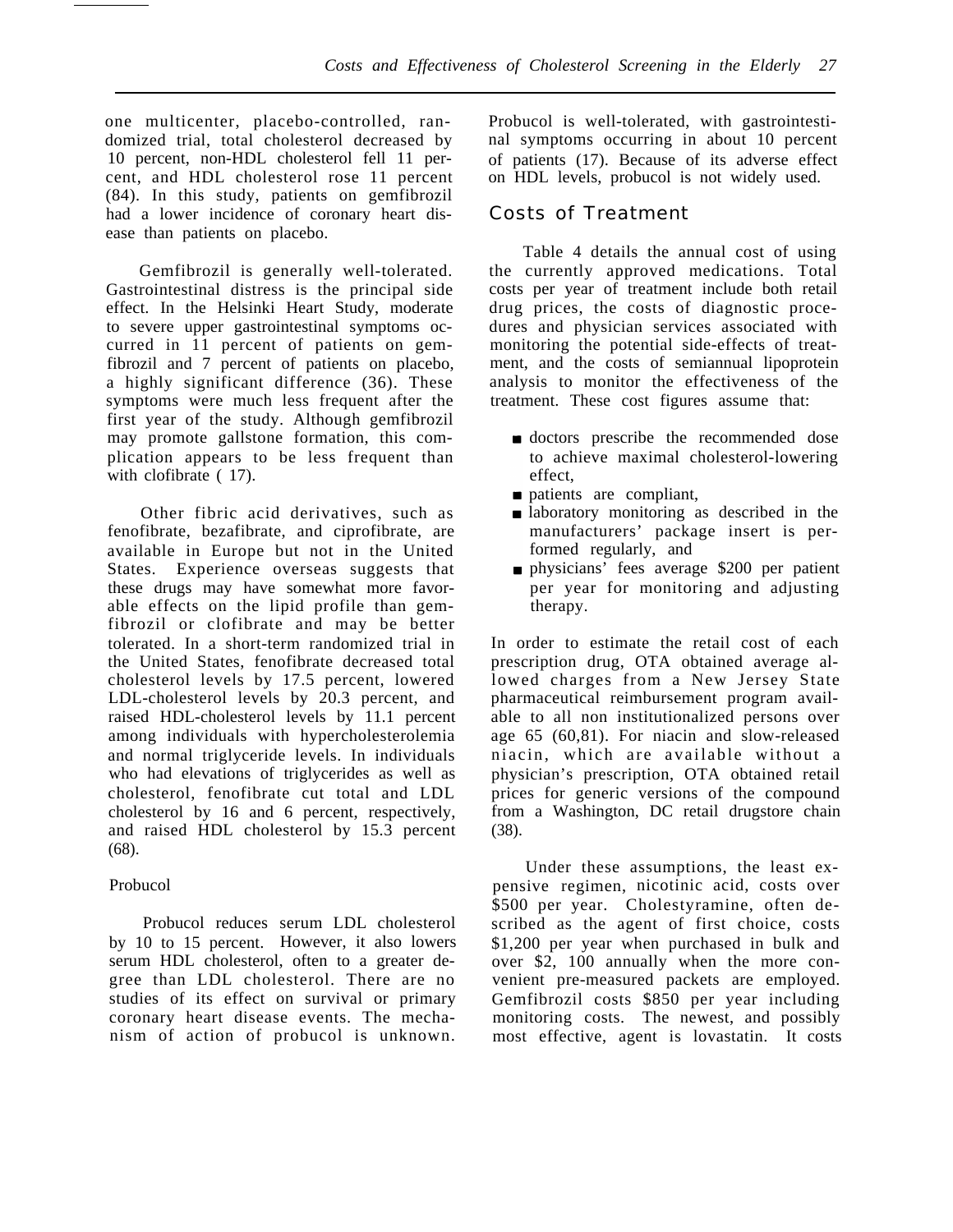|                                                                                                                                                                                                                                                                                                                                                                                                                                                                                                                                                          |         |                           |        |                                                      |                    |                                    |        |                                     |                                 |      | Table 4--Costs of Treating Mypercholesterolemia (in 1988 dollars)                                                                            |                                           |                                                                                                                                                                                                                                                                                                                                                                                                                                                                                                                                                                                                                                                                                                                                     |                |                               |                                                                                                                                                                                                                                                                                                                                                                                                                      |  |
|----------------------------------------------------------------------------------------------------------------------------------------------------------------------------------------------------------------------------------------------------------------------------------------------------------------------------------------------------------------------------------------------------------------------------------------------------------------------------------------------------------------------------------------------------------|---------|---------------------------|--------|------------------------------------------------------|--------------------|------------------------------------|--------|-------------------------------------|---------------------------------|------|----------------------------------------------------------------------------------------------------------------------------------------------|-------------------------------------------|-------------------------------------------------------------------------------------------------------------------------------------------------------------------------------------------------------------------------------------------------------------------------------------------------------------------------------------------------------------------------------------------------------------------------------------------------------------------------------------------------------------------------------------------------------------------------------------------------------------------------------------------------------------------------------------------------------------------------------------|----------------|-------------------------------|----------------------------------------------------------------------------------------------------------------------------------------------------------------------------------------------------------------------------------------------------------------------------------------------------------------------------------------------------------------------------------------------------------------------|--|
| Drug                                                                                                                                                                                                                                                                                                                                                                                                                                                                                                                                                     | ءِ<br>ڇ | Cost                      | ė      | Lipids <sup>a</sup> Chemistries <sup>b</sup><br>Cost | <b>CBC</b><br>No.  | Cost                               | ż      | Cost<br>ដូ                          | Eye exam <sup>c</sup><br>ن<br>ع | Cost | of physician<br>Annual cost<br>services                                                                                                      | monitoring<br>cost <sup>d</sup><br>Annual | S <sub>2e</sub>                                                                                                                                                                                                                                                                                                                                                                                                                                                                                                                                                                                                                                                                                                                     | dosee<br>Daily | <b>Amma</b><br>retai<br>cost' | treament cost<br><b>Brians</b> 18101<br>(includes                                                                                                                                                                                                                                                                                                                                                                    |  |
| uriensewon                                                                                                                                                                                                                                                                                                                                                                                                                                                                                                                                               | n       | $\frac{1}{2}$             | $\geq$ | 523                                                  | ≨                  | ≨                                  | ź      | ≨                                   |                                 | 3    | \$200                                                                                                                                        |                                           |                                                                                                                                                                                                                                                                                                                                                                                                                                                                                                                                                                                                                                                                                                                                     |                |                               | monitoring)                                                                                                                                                                                                                                                                                                                                                                                                          |  |
|                                                                                                                                                                                                                                                                                                                                                                                                                                                                                                                                                          |         |                           |        |                                                      |                    |                                    |        |                                     |                                 |      |                                                                                                                                              | \$547                                     | 20mg tablet                                                                                                                                                                                                                                                                                                                                                                                                                                                                                                                                                                                                                                                                                                                         | 40mg           | 51,141                        | \$1,687                                                                                                                                                                                                                                                                                                                                                                                                              |  |
| Colestipol                                                                                                                                                                                                                                                                                                                                                                                                                                                                                                                                               | m       | \$58                      | ş      | ş                                                    | ≨                  | ≨                                  | ≨      | ≸                                   | ≨                               | ≨    | \$200                                                                                                                                        | \$258                                     | 5g packet<br>500g can                                                                                                                                                                                                                                                                                                                                                                                                                                                                                                                                                                                                                                                                                                               | 30g            | \$1,309<br>1,000              | $\frac{1}{1}$ , 567                                                                                                                                                                                                                                                                                                                                                                                                  |  |
| (nicotonic acid)<br>Niacin                                                                                                                                                                                                                                                                                                                                                                                                                                                                                                                               |         | $\frac{8}{2}$<br>$\vdots$ | ∾      | $\frac{5}{101}$                                      | Ž                  | ź                                  | ≨      | ≨                                   | ≨                               | ≨    | \$200                                                                                                                                        | $\tilde{\mathbf{3}}$                      | 100mg tablet<br>50mg tablet                                                                                                                                                                                                                                                                                                                                                                                                                                                                                                                                                                                                                                                                                                         | 59             | 5194<br>ğ                     | \$515<br>425                                                                                                                                                                                                                                                                                                                                                                                                         |  |
| (nicotonic acid, 1<br>slow release)<br>Niacin                                                                                                                                                                                                                                                                                                                                                                                                                                                                                                            |         | $\frac{6}{10}$            | ł<br>∘ | $\frac{5}{101}$                                      | $\frac{1}{2}$<br>≨ | ≨                                  | ≨      | ≨                                   | ≨                               | ≨    | \$200                                                                                                                                        | $\overline{\mathbf{3}}$                   | 125mg tablet<br>250mg tablet                                                                                                                                                                                                                                                                                                                                                                                                                                                                                                                                                                                                                                                                                                        | 26             | \$312<br>205                  | 525<br>\$633<br>$\ddot{\cdot}$                                                                                                                                                                                                                                                                                                                                                                                       |  |
| estyramine                                                                                                                                                                                                                                                                                                                                                                                                                                                                                                                                               | M       | 53                        | m      | $\overline{\mathbf{5}}$                              | ≨                  | ź                                  | ≨      | ≨                                   | ≨                               | ≨    | \$200                                                                                                                                        | \$309                                     | 9g packet<br>378g can                                                                                                                                                                                                                                                                                                                                                                                                                                                                                                                                                                                                                                                                                                               | 549            | $\frac{22,150}{1,198}$        | \$2,459<br>1,507                                                                                                                                                                                                                                                                                                                                                                                                     |  |
| Gemfibrozil                                                                                                                                                                                                                                                                                                                                                                                                                                                                                                                                              | m       | 53                        | т      | 51                                                   | M                  | 55                                 | ≨      | ≨                                   | ≨                               | ≨    | \$200                                                                                                                                        | \$343                                     | 300mg capsu e                                                                                                                                                                                                                                                                                                                                                                                                                                                                                                                                                                                                                                                                                                                       | 1,200mg        | \$506                         | 550                                                                                                                                                                                                                                                                                                                                                                                                                  |  |
| Probucol                                                                                                                                                                                                                                                                                                                                                                                                                                                                                                                                                 |         | \$58                      | ≨      | ≨                                                    | ≨                  | ≨                                  | $\sim$ | $\tilde{\mathbf{s}}$                | ≨                               | ≨    | \$200                                                                                                                                        | \$325                                     | 250mg tablet<br>500mg tablet                                                                                                                                                                                                                                                                                                                                                                                                                                                                                                                                                                                                                                                                                                        | 1,000mg        | \$554<br>534                  | 859<br>es<br>Se                                                                                                                                                                                                                                                                                                                                                                                                      |  |
| Exem is a limited consultation for slit lamp exam by ophthalmologist.<br>Pchemistries are blood chemistry panel including<br>to mean six times per year. Monitoring costs i<br>Cholesterol in Adults," Arch. Intern. Med. 148:<br>in a District of Columbia chain pharmacy (D. Fu<br>ABBREV ATIONS: CBC = complete blood count; ECG<br>Analyst, Blue Cross/Blue Shield of New Jersey,<br>tant, New Jersey Pharmaceutical Assistance to<br>fAnnual retail costs are average allowed costs<br>U.S. Department of Health and Human Services,<br>Lipid panel | B       |                           |        |                                                      |                    | 36-69, 1988.<br>kuzawa,<br>Newark, |        | three or more tests:<br>$de \ldots$ |                                 |      | inder them are parameter of the things of the cod-<br>= rest ng electrocardiogram; NA = Not applicable; No.<br>glucose, liver function tests |                                           | Foer's Pharmacy, Washington, DC, personal communication, Dec. 5, 1988). Cost assumes full patient compliance.<br>from the New Jersey Pharmaceutical Assistance to the Aged and Disabled Program (S. Luger, Chief Pharmaceutical Consul-<br>Daily doses are taken from Adult Treatment Panel; National Cholesterol Education Program; National Heart, Lung, and Blood Institute; National Institutes of Health;<br>he Aged and Disabled Program, Trenton, NJ, personal communication, Dec. 5, 1988; and D. Iozzia, Drug Reimbursement.<br>including transaminases, and tota cholesterol<br>include average allowed Medicare charges from a Northern California group practice laboratory.<br>= number of tests recommended per year. |                |                               | Recommended monitoring procedures were taken from the manufacturers' package inserts. "Periodically" was taken to mean three times per year and "frequently" was taken<br>NJ, personal communication, Feb. 10, 1989), except for niacin for which costs were estimated from retail prices<br>Report of the Mational Cholesterol Education Program Expert Panel on Detection, Evaluation, and Treatment of High Blood |  |
|                                                                                                                                                                                                                                                                                                                                                                                                                                                                                                                                                          |         |                           |        |                                                      |                    |                                    |        |                                     |                                 |      |                                                                                                                                              |                                           |                                                                                                                                                                                                                                                                                                                                                                                                                                                                                                                                                                                                                                                                                                                                     |                |                               |                                                                                                                                                                                                                                                                                                                                                                                                                      |  |

SOURCE: Of ice of Technology Assessment, 1989.

28 *Costs and Effectiveness of Cholesterol Screening in the Elderly*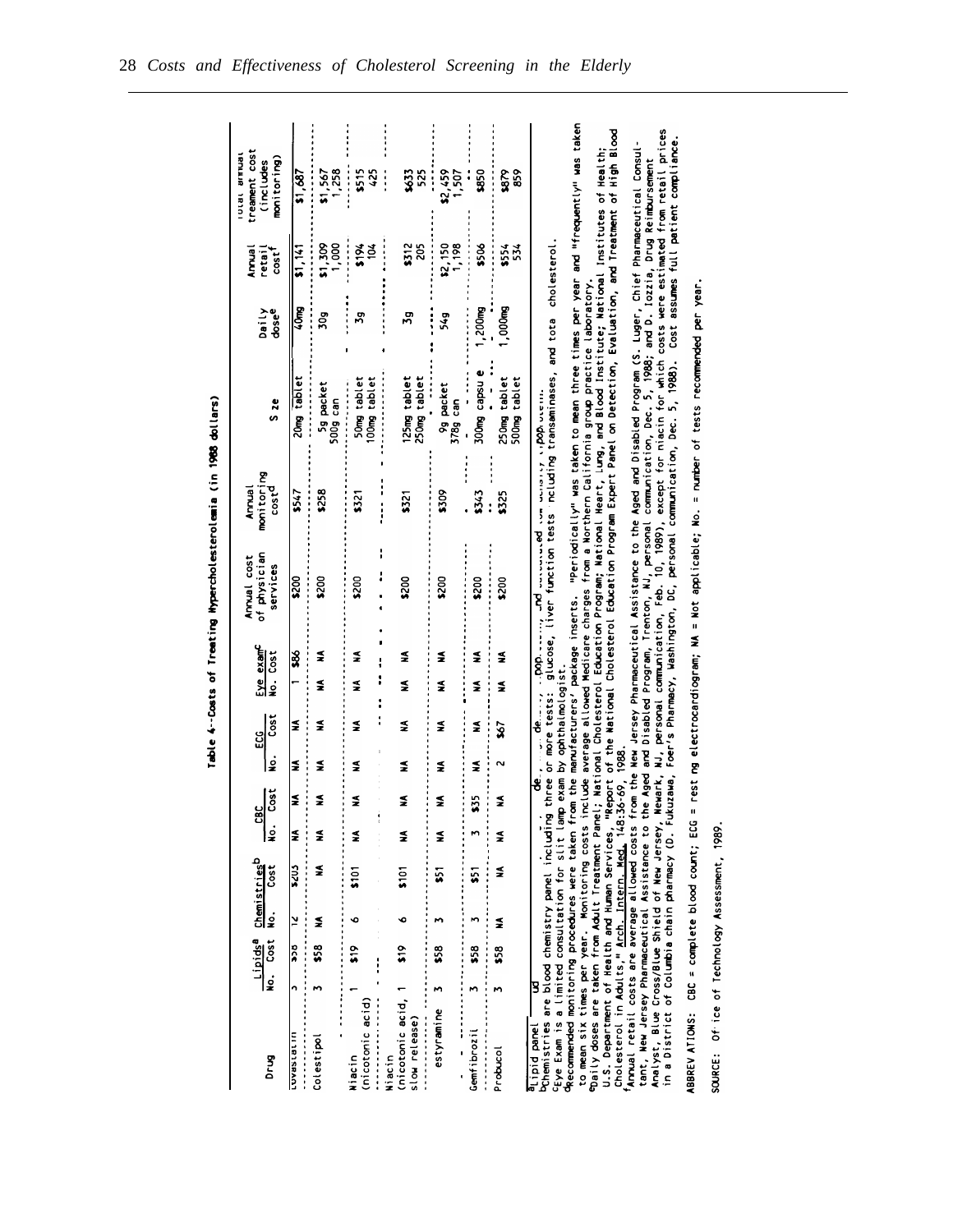over \$1,600 per year, including monitoring Costs . Even purchasing at wholesale and using the lowest cost laboratory available, as might be the case for a public clinic or health maintenance organization, these regimens are expensive. Only nicotinic acid, available as a generic product, costs less than several hundred dollars per year.

As more products become available (new HMG CoA reductase inhibitors are in the preliminary phases of approval by the Food and Drug Administration) and as alternative agents (psyllium or oat bran, for instance) are evaluated, price competition may lower the costs of treatment.

## Health Outcomes of Treatment

There is little information about the effects of treating hypercholesterolemia in the elderly. None of the randomized controlled clinical trials of the treatment of hypercholesterolemia included significant numbers of the elderly. Virtually all that is known about the effects of treatment is based on studies of middle- aged men. Several large randomized trials have addressed the effects of pharmacologic treatment in this population. Several other trials have assessed dietary therapy.

Several lines of evidence suggest that treatment might be effective. For example, animal (83) and human studies ( 16,76) have found that cholesterol reduction can slow or even reverse the progression of atherosclerosis. Clinical trials have shown that treatment can impede the development of heart disease in hypercholesterolemic individuals. At least two studies found that reducing cholesterol levels that start above 260 mg/dl can diminish cardiovascular mortality, and one study has shown that a cholesterollowering medication reduces 15-year allcause mortality among survivors of myocardial infarction.

Table 5 displays key findings from several major studies of interventions to

reduce mortality by lowering cholesterol. Asymptomatic, hypercholesterolemic individuals, such as those who would be identified in a screening program, were the subjects of several primary prevention trials. These trials have shown that moderate cholesterol reduction lowers both the incidence of and mortality from CHD among individuals who have no clinical evidence of CHD. However, the interventions did not significantly affect all-cause mortality. The Lipid Research Clinics-Coronary Primary Prevention Trial (LRC-CPPT) is widely cited as the first randomized trial to show that drug therapy of hypercholesterolemia in asymptomatic subjects reduces coronary disease morbidity and mortal it y. The LRC-CPPT enrolled 3,806 men aged 35 to 59 whose serum cholesterol, after an attempt at dietary management, was at least 265. Both the intervention and control groups continued to receive a dietary intervention after the start of the trial. At an average of 7 years of followup, the choles tyramine-treated group suffered less morbidity and mortality from ischemic heart disease than the control group. There was a statistically significant  $(p<0.01)$  reduction in the incidence of angina, which was experienced by 15 percent of the control group and 12 percent of the treatment group. CHD mortality was also reduced by the intervention; 2.3 percent of the control group died from definite or suspected CHD death, compared with 1.7 percent of the cholestyramine group. However, all-cause mortality was 3.7 percent and 3.6 percent in the control and cholestyramine-treated groups, respectively, a difference that was not statistically significant (78). Analysis of the cholestyramine-treated patients showed that an 8-percent reduction in serum total cholesterol was associated with a 19-percent reduction in CHD incidence. The magnitude of the reduction in the incidence of CHD corresponded to the degree of reduction in total cholesterol levels. Thus, the individuals who adhered closely to the intervention tended to have larger declines in cholesterol and a lower incidence of CHD (79). However, CHD incidence in the control group did not show a statistically significant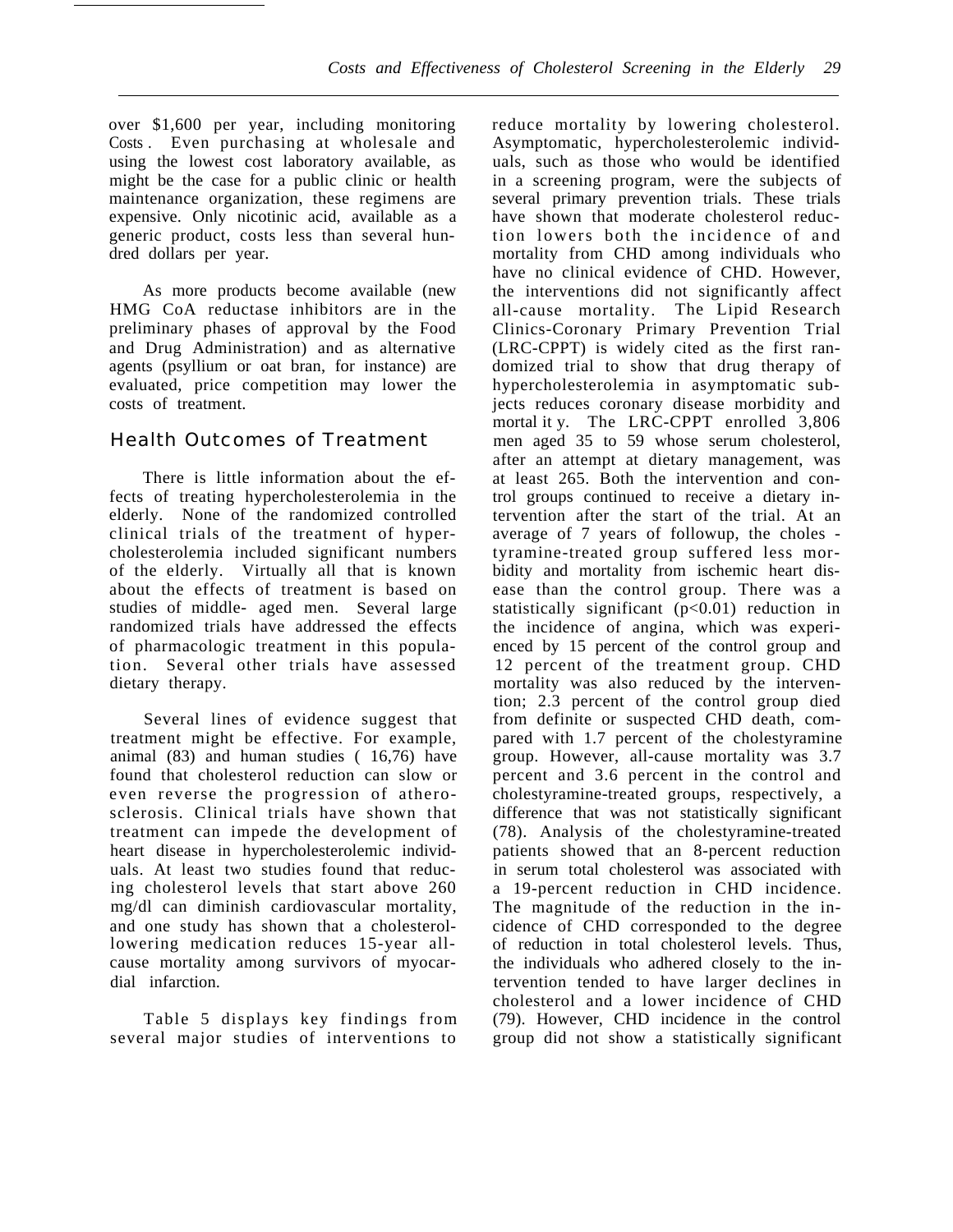|                                                                                            |                       |                                                                                       |                                                       |                         |                          |                                 |                  | Mortality <sup>C</sup> |                  |
|--------------------------------------------------------------------------------------------|-----------------------|---------------------------------------------------------------------------------------|-------------------------------------------------------|-------------------------|--------------------------|---------------------------------|------------------|------------------------|------------------|
|                                                                                            |                       |                                                                                       |                                                       | Mean                    |                          | Coronary heart                  |                  | ALL                    |                  |
| Study                                                                                      | Number of<br>patients | Characteristics <sup>a</sup>                                                          | Intervention                                          | following<br>(in years) | Mean change <sup>D</sup> | disease<br>Intervention Control |                  | causes<br>Intervention | Control          |
| Lipid Research Clinics <sup>d</sup>                                                        | 1,906                 | Age 35-59<br>plasma cholesterol<br>> 265 (mean 279)                                   | Cholestyramine                                        | 7.4                     | 8.5x                     | 1.6                             | 2.0 <sup>e</sup> | 3.6                    | $\overline{3.7}$ |
| Helsinki Heart Study <sup>f</sup>                                                          | 2,051                 | Age 40-55,<br>non-HDL cholesterol<br>>200<br>(mean total cholesterol 289)             | Gemfibrozil                                           | 5.                      | 1x                       | 0.7                             | 0.9              | 2.2                    | 2.1              |
| Coronary Drug Project:<br>■ Coronary Drug Project<br>Research Group, 19759                 | 1,119                 | Age 30-64, survivors of<br>myocardial infarction<br>(mean cholesterol 253)            | Niacin                                                | 6                       | 10.1%                    | 18.8                            | 18.9             | 21.2                   | 20.9             |
| ■ Canner et al., 1986h                                                                     |                       |                                                                                       |                                                       | 15                      |                          | 36.5                            | 41.3e            | 52                     | $58.2^e$         |
| World Health Organization:<br>■ Committee of Principal<br>Investigators, 1984 <sup>1</sup> | 5.331                 | Age 30-59<br>upper one-third of<br>cholesterol distribution<br>(mean cholesterol 249) | Ciofibrate                                            | 5.3                     | 9%                       | 0.13                            | 0.12             | 0.62                   | 0.52             |
| ■ Committee of Principal<br>Investigators, 1984K                                           |                       |                                                                                       |                                                       | 13.2                    |                          | 0.36                            | 0.35             | 0.86                   | 0.79             |
| Multiple Risk Factor<br>Intervention Trial <sup>l</sup>                                    | 6,428                 | Age 35-57, high-risk<br>(mean cholesterol 254)                                        | Diet, smoking<br>reduction, blood<br>pressure control | $\mathbf{7}$            | $2\%$                    | 1.8                             | 1.9              | 4.1                    | 4                |
| Wadsworth Veterans<br>Administration Hospital <sup>m</sup>                                 | 424                   | Age 55-89, residing in<br>Veterans domicile<br>(mean cholesterol 233)                 | Diet                                                  | 8 <sub>n</sub>          | 12.7%                    | 9.6                             | 14.2°            | 41                     | 41.9             |
| Oslo StudyP                                                                                | 604                   | Age 40-49<br>cholesterol 290-380,<br>high risk<br>(mean cholesterol 323)              | Diet, smoking<br>reduction                            | 5.                      | 13%                      |                                 | 2.2 <sup>e</sup> | 2.6                    | 3.8              |

#### Table 5.--Randomized Trials of Cholesterol Reduction and Mortality

**(footnotes found on next page)**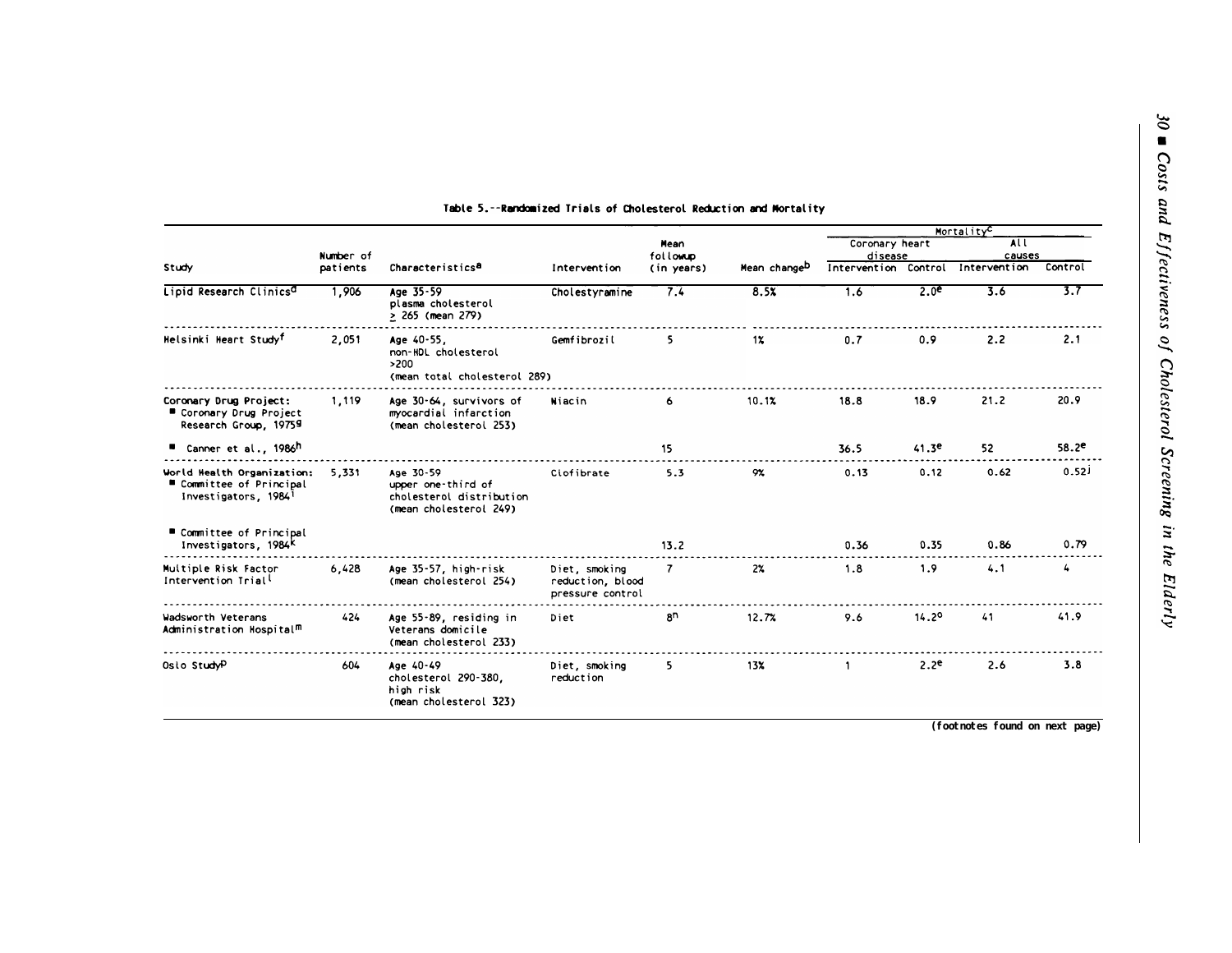**acho(esterol are levels reported in units of mg/dL.**

Peercent of change is the difference between int**ervention group** and **control group cho**lesterol levels, expressed as percentage of original cholesterol level.<br>C**Mortality figures** are the **cumulative numbers** of deaths p

-deaths per 100 subjects per **annum** are reported.<br><sup>d</sup>Lipid Research Clinics Program, **"The Lipid Research Clinics Coronary PrimaryPrevention Trial Results: I.Reductionin Incidence of Coronary Heart Disease,"** J.A.M.A.251:351-364, 1984; and Lipid Research Clinics Program, "The Lipid Research Clinics Coronary Primary Prevention Trial Results: [1. The Relation Of Reduc**tion in Incidence of Coronary Heart Disease to Cholesterol Lowering,~ J.A.M.A. 251:365-374, 1984.**

(difference between intervention and control groups is significant at p<0.05, two-tailed test.<br>TM.H. Frick, O. Elo,K.H<mark>aapaletal., "HelsinkiHeartStudy:Primary-PreventionTrialWithGemfibrozilinMiddle-Aged Men WithDyslipidemi</mark> **317:1237-1245, 1987.**

**9Coronary Drug Project Research Group, Ilclofibrate ad Niacin in Coronary Heart Disease,ll J.A.M.A. 231:360-381, 1975.**

hp.L. Canner,K.G.Berge,N.K.Wenger et al., "Fifteen Year Mortality in Coronary Drug Project Patients: Long-Term Benef twith Niacin," <u>J. Am. Coil. Cardiol</u> **.8:1245-1255, 1986.**

**ICommittee of Principal Investigators, <b>"A Cooperative Trial** in the **Primary** Prevention of **Ischaemic** Heart Disease **Using <sup>C</sup> ofibrate:** Report From the **Committee** of **Principal Investigators,<sup>n</sup>Brit. Heart. J. 40:1069-1118, 1978.**

**jDifference between intervention and control groups is significant at p<O.05, two-tai(d test, but in urong direction.**

**kcommittee** of principal Investigators, **"WHO cooperative Trial on Primary** prevention of I**schaemic** Heart Disease With Clof brate To Lower Serum Cholesterol: Final **Mortality FoLlow-up, u Lancet 2:600-604, 1984.**

**Lmultiple Risk Factor Intervention Trial Research Group, l\$Mu(tiple Risk Factor Intervention Trial: Risk Factor Changes and Mortality Results,<sup>U</sup>J.A.M.A. 248:1465- 1477, 1982.**

ms. Dayton, M. Pearce, S. **Hashimoto** et al., **"A Controlled Clinical Trial** of a Diet **HighinUnsaturatedFatinPreventingComplications of** Atherosclerosis, "C<u>i</u>r" **culation 40(suppl. 2):11-1--11-63, 1969.**

**nEntire followup period; mean not reported.**

**Ostatistical** significance not reported in study.

**PI. Hjermann, K.V. Byre, 1. Holme** et al., "Effect of Diet and Smoking Intervention on the Incidence of Coronary Heart Disease: Report From the Oslo Study Group of **a Randanized Trial in Healthy Men," Lancet 2:1303-1310, 1981.**

**ABBREVIATION: HDL = high-density lipoprotein.**

**SUJRCE: A. Garber, B. Littenberg, and H. Sex, IIScreening for Cardiac Risk Factors: Serun Cholesterol and Triglycerides,<sup>w</sup>forthcoming in Ann. Intern. Med.**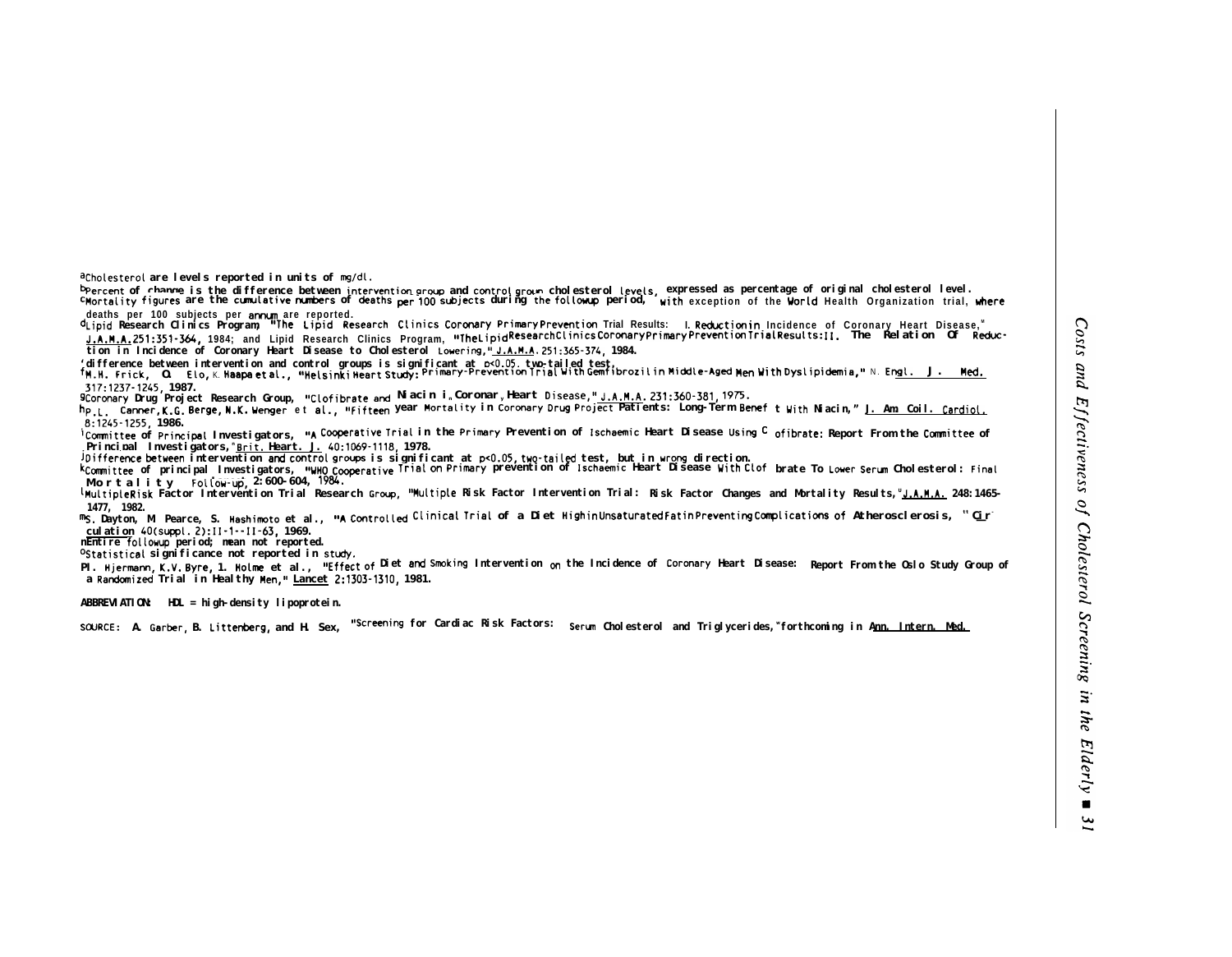relation to the degree of cholesterol lowering due to diet (71). In summary, the LRC-CPPT trial showed that cholestyramine given to hypercholesterolemic, asymptomatic men without a prior myocardial infarction diminishes morbidity and mortality from CHD but does not reduce overall 7-year mortality.

The Helsinki Heart Study, another medication trial, obtained similar results in 4,081 asymptomatic, hypercholesterolemic men aged 40 to 55 who were randomly assigned to receive either placebo or gemfibrozil (36). Beyond 2 years of followup, gem fibrozil decreased total and LDL cholesterol by about 9 percent each and raised HDL cholesterol levels by 9 percent. At 5 years of followup, compared to the controls, the gemfibrozil group experienced significantly fewer cardiac events but the same overall mortality rate. Most of the excess noncardiac deaths in the treatment groups of both the LRC-CPPT trial and the Helsinki Heart Study were due to accidents and violence.

The Oslo Study (56), which enrolled more than 1,200 men whose cholesterol levels ranged from 290 to 380 mg/dl (average value, 328.9 mg/dl), found that a combined diet and smoking intervention produced a large but statistically insignificant fall in all-cause mortality. By the end of the trial (averaging 5 years of observation), 2.6 percent of the intervention group died, compared with 3.8 percent of the control group  $(P=0.246)$ . Nearly 80 percent of the men smoked cigarettes at the time of enrollment, and the combined intervention decreased tobacco consumption by 45 percent. In a followup study conducted after the termination of the trial (between 8.5 and 10 years after enrollment), the difference in overall mortality approached statistical significance. By that time, 3.15 percent of the intervention group and 4.94 percent of the control group had died, corresponding to a one-sided p-value of approximately 0.05, not adjusted for multiple comparisons (57). Because the intervention substantially reduced cigarette smoking during the trial, the trend toward a significant decline in overall mortality could not be attributed to cholesterol reduction alone. This trial enrolled men whose cholesterol levels were higher than in the populations included in the LRC-CPPT and Helsinki studies, and its small sample size limited its power to detect clinically significant differences in outcomes.

Other trials that were designed to lower coronary disease and death rates by reducing cholesterol did not show a benefit from the intervention. In at least one case, there may have been no benefit because the intervention did not lower the cholesterol level substantial y. In MRFIT, which tested a multifaceted intervention (designed to alter diet, promote smoking cessation, and control blood pressure), the cholesterol level in the intervention group fell by only 2 percent more than in the control group, and neither CHD nor all-cause mortality was lower in the intervention group.

Evidence from trials of individuals with established CHD complements the findings from primary prevention studies of cholesterol reduction. Established CHD might not seem to be amenable to preventive efforts, so trials targeted toward middle-aged men who have CHD might not seem directly relevant to a screening population of asymptomatic elderly men and women. Despite such concerns, these studies provide important clues to the likely effects of cholesterol reduction in asymptomatic individuals. Men with CHD are at such a high risk of death from CHD and of recurrent cardiac morbidity that secondary prevention might show a benefit from cholesterol reduction in this population, despite a relatively short period of observation. The Coronary Drug Project, a secondary prevention trial that tested several cholesterol-lowering interventions in this population, has provided evidence that cholesterol reduction leads to lower all-cause mortality. This study showed that nicotinic acid, when given to 30 to 64 year-old male